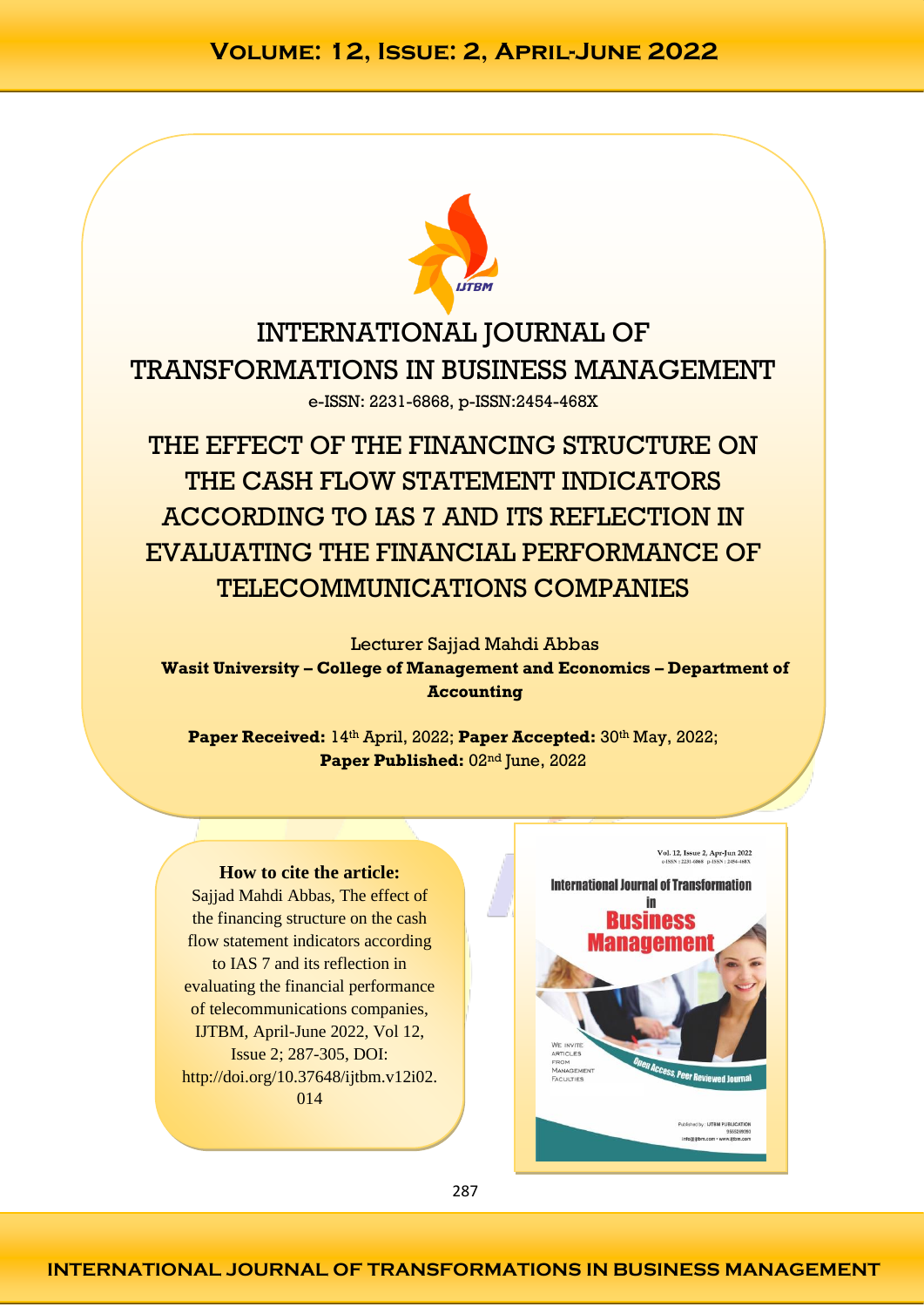#### **ABSTRACT**

The financing structure is a homogeneous mixture of long-term financing and equity. These represent the main sources of financing to achieve the objectives of the economic unit and achieve the expected growth.

The research aims to show the effect of the components of the financing structure on the cash flow list indicators, which is the basis for evaluating the financial performance of the economic units listed in the Iraqi Stock Exchange. The research problem was represented in the companies listed in the Iraqi Stock Exchange neglecting the relationship between the financing structure and the cash flow list, which affects credit and investment decisions and the accurate financial evaluation of the performance of the unit's management. The research reached a set of conclusions, the most important of which is that defining the relationship between the financing structure and the cash flow statement indicators contributes to determining the return and risk values, profitability analysis, and evaluating financial performance. A set of recommendations were presented, the most important of which is that the unit's management should choose an appropriate financing mix that aligns with the unit's objectives and reduces the expected risks.

### **INTRODUCTION :**

The cash flow statement indicators of financial ratios, liquidity and risk indicators represent objective bases for measuring the financial performance of the management of the economic unit. These indicators are related to operational, investment and financing activities, which depend mainly on multiple and diversified sources of funding.

The financing structure is a map of the sources of financing the economic unit's operational, investment and financing activities, which are components of cash inflows and outflows. Therefore, this clear causal relationship between the ownership structure and cash flow indicators is important and influential in analyzing returns, profitability and risks to take future

investment or financing decisions that contribute to achieving the goals of those units.

Therefore, the research was divided into four axes. The first axis was devoted to a methodology, the second axis was devoted to the theoretical aspect of the research, the third axis was devoted to the practical aspect of research, and the fourth axis was devoted to conclusions and recommendations.



### **First: Problem Statement**

The management of finance operations represents one of the basic pillars of the senior financial management and an essential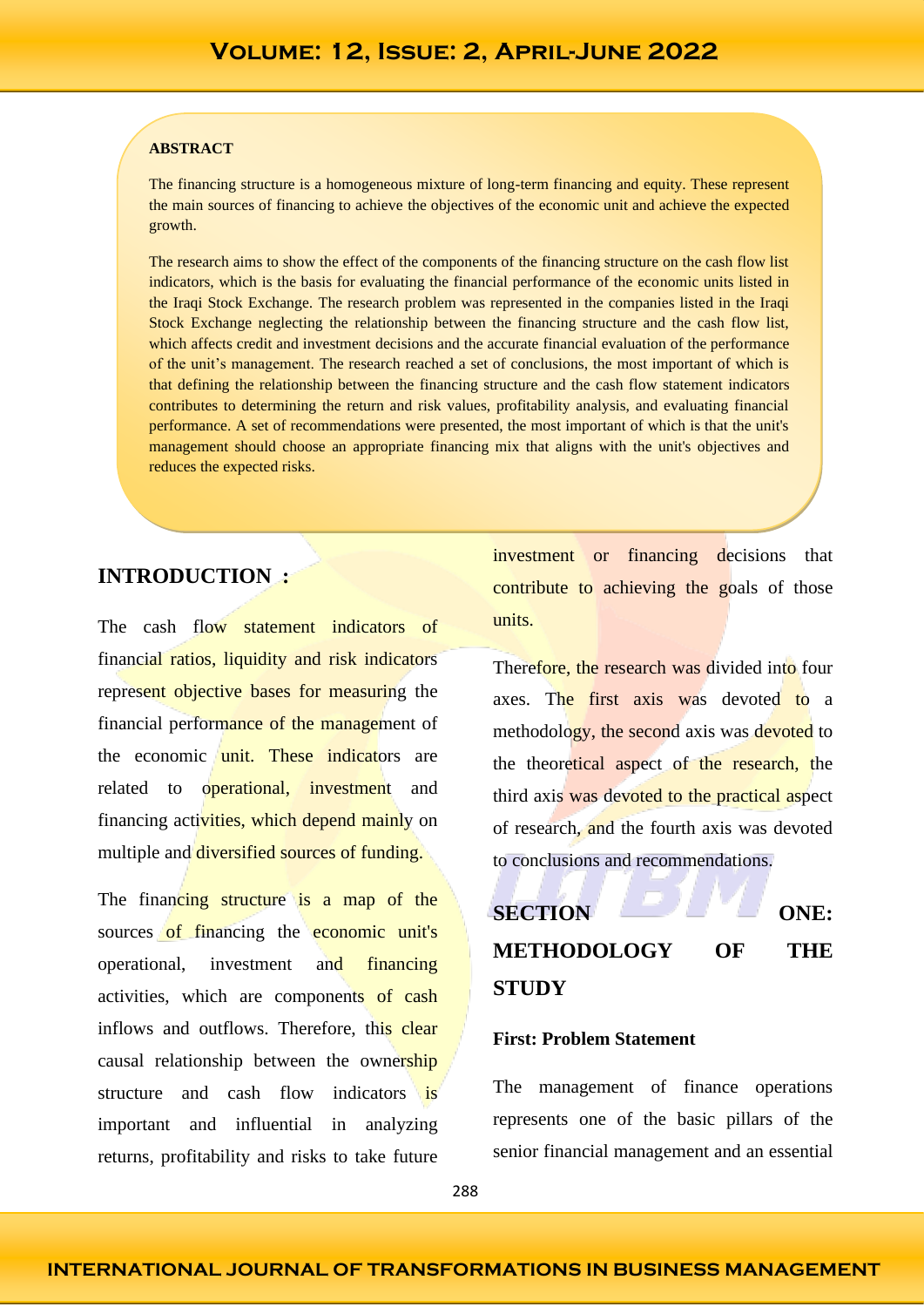function of the financial manager's functions. In this, it depends on a group of total financial and non-financial indicators, mostly based on income information and cash flows. These in turn are affected by changes in funding sources. If the components of the financing structure of liabilities and property rights are considered influential in the components of cash flows, and therefore the financial ratios and indicators associated with the cash flow statement.

Therefore, the research problem can be formulated in the following questions:

1- Does the approved financing structure in the research sample companies affect the cash flow indicators?

2- Does the relationship of the financing structure with cash flow indicators affect the evaluation of the financial performance of the management of the research sample companies?

### **Second: Objectives of the Study**

The research objectives are as follows:

1- Defining the components of the financing structure and their relationship to cash flow indicators.

2- Defining the importance of cash flow indicators as they are evidence of financial

evaluation and the success of management decisions.

3- Defining the relationship between the financing structure and cash flow indicators, which allows defining a future financing vision and strategy for the research sample units.

4- Studying and evaluating the reality of the financial performance of the research sample companies.

### **Third: Significance of the Study**

The importance of research at the present time is embodied in the increasing efforts of the research sample units and their interest in providing a successful environment to achieve the goals of those units, which are mainly **related** to financing and investment decisions. And directing the attention of the management of these companies to the importance of analyzing the relationship between the financing structure and cash flow indicators to be successful tools for making appropriate decisions and achieving the goals of achieving returns and reducing financing risks.

### **Fourth: Hypothesis of the Study**

The research is based on two main hypotheses: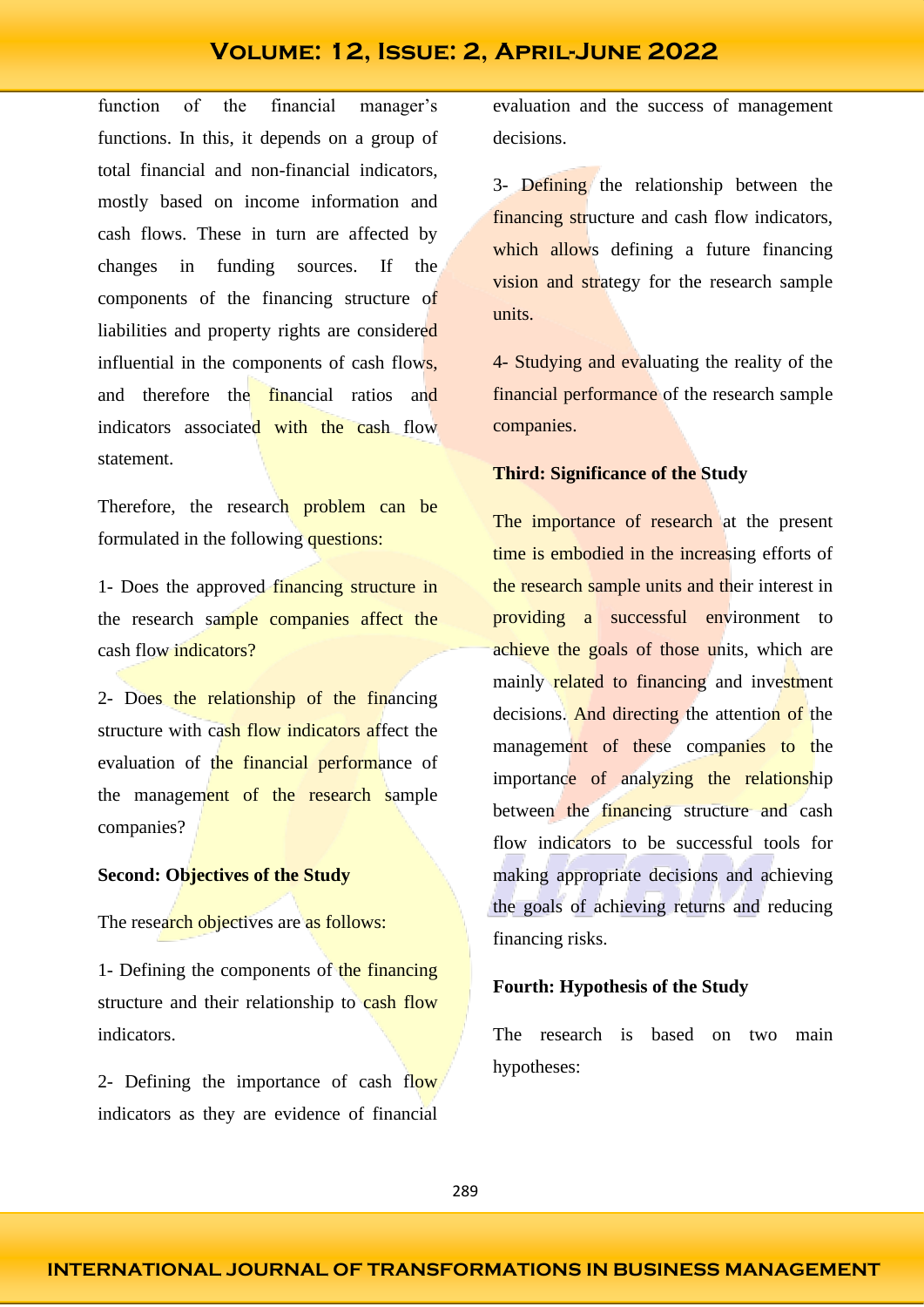1- The components of the financing structure affect the cash flow statement indicators in the research sample companies.

2- The cash flow statement indicators represent appropriate tools for evaluating the financial performance of the research sample companies.

#### **Fifth: Sample of the Study**

The research sample represents a specific group of industrial companies listed in the Iraq Stock Exchange for the period 2019/2020.

### **Sixth: Analytical Tool of the Study:**

The method of analyzing the financial reports of the research sample companies was relied upon and the adoption of financial ratios as evaluation indicators to determine the relationship between the financing structure and cash flows. In addition to the comparative method of financial reports over two financial years.

### **Seventh: Variables of the Study**

It is represented by the components of the ownership structure as an independent variable and the cash flow indicators as a dependent variable.

# **SECTION TWO: THEORETICAL PART OF THE STUDY**

# **First: Indicators of the cash flow statement according to IAS 7**

1-The concept of the cash flow statement: Cash flow accounting (CFA) was defined by Lee (1981, 1981) as a term used to denote a financial reporting system that describes the performance of an economic unit on a cash basis. It is based on the matching between periodic cash inflows and periodic cash outflows excluding forward cash transactions and discretionary accounting provisions. Cash inflows include inflows from operating, investing and financing operations. Cash outflows include payments to replace and grow investments.

The statement of cash flows is also defined as a statement of how the operational, investment and financing activities of the economic unit, which affected the cash during the accounting period, work. It shows the net increase or (decrease) cash in the accounting period. For the purposes of preparing this list, cash within this framework is defined as including cash and rewards.

As for Horngren and others, they defined it as a report of all monetary activities that include receipts and payments in an economic unit during a certain period. It also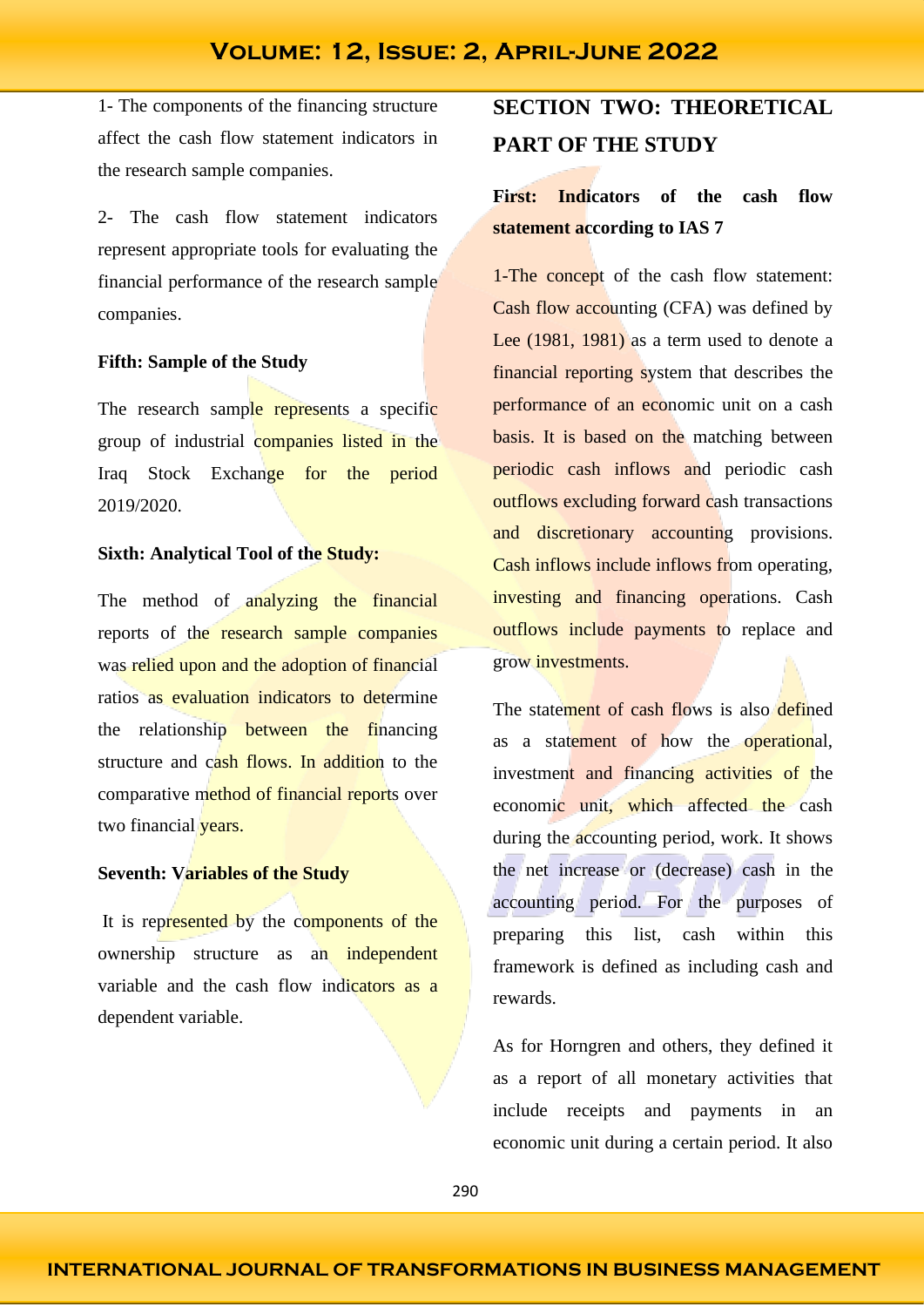explains the reasons for changes in cash by providing information about operating, investing and financing activities.

The cash flow statement was also defined as an analytical statement of the movement of cash changes that occurred in the unit, whether it increased or decreased, and to identify the causes of these changes. In the sense that it is a depiction of the sum of incoming cash transactions and the sum of outgoing cash transactions (Al-Saadi, 2012: 27).

2-The importance of the cash flow statement: The importance of the cash flow statement for economic units is concentrated in the following points:-

1- The statement of cash flows provides comprehensive information about the financial structure of the enterprise and shows its ability to pay its obligations and pay dividends and interests.

2- The statement of cash flows provides additional information about the assets, liabilities and property rights of the economic unit and helps in disclosing the changes that occurred in the financial position of the unit during the accounting period.

3- Interpretation of the discrepancy between net profit (income) and cash flow generated from different activities. The net income is

determined on the basis of accrual. The net cash flow is determined on a cash basis.

4- Cash flow information is used to predict the ability of the project to generate future cash flows that help in preparing estimated budgets (operating and capital).

5- The establishment's realization of a positive free cash flow, which indicates that the establishment has met all its planned cash obligations and has cash available to reduce debts and expand its facilities.

6- The statement of cash flows shows the relationship between net income and the change in the cash available with the facility. A higher level of income leads to an increase in cash and vice versa. However, the cash balance can decrease with the establishment of high profits.

7- The statement of cash flows provides a historical analysis of the performance of the facility. It helps to identify the strengths and weaknesses. The disclosure of the information it contains is a tool for evaluating the efficiency of the policies adopted by the administration.

8- The list provides data on the changes that occur in the financial position of the facility during the financial period, which are difficult to obtain from other traditional financial statements published in the annual financial reports. (Saheb, 2013: 21-22)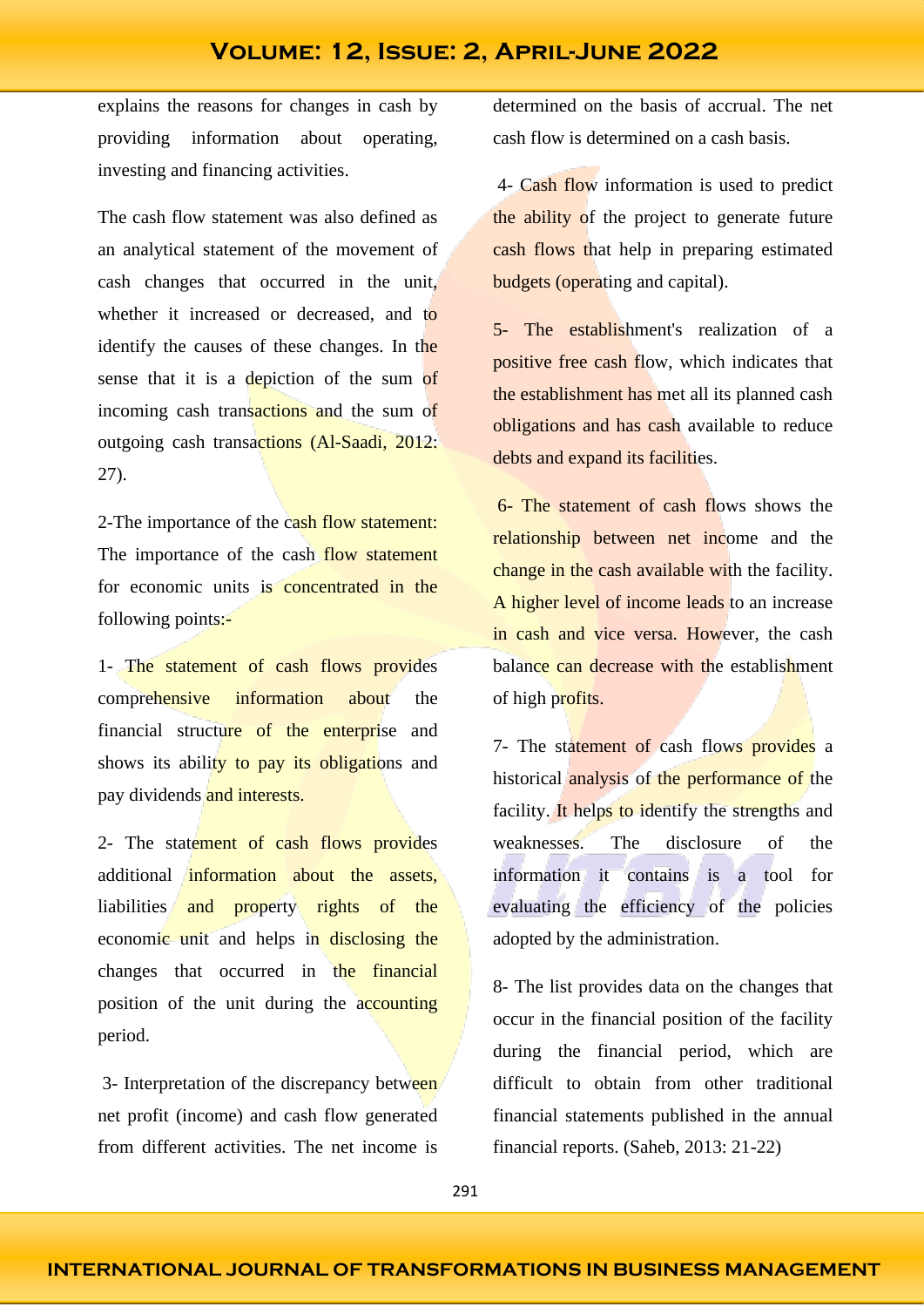3- The importance of analyzing cash flows from operating, investing and financing activities according to IAS 7.

A: Analysis of cash flows from operating activities according to IAS7:

The cash flow from operating activities is the most important part of the three categories because it results from the main or income producing activity. The cash generated from operating activities provides an indication of the economic unit's ability to produce cash from its main activity. The economic unit must generate sufficient cash from operating activities to finance its daily activities. An examination of the cash provided by the operational activities is started. If the amount is large, this confirms that the economic unit is able to generate sufficient cash internally through its operational operations to pay its obligations without having to borrow or increase capital. If the amount is small or negative, then it is an indication of the inability of the economic unit to generate sufficient cash from its operational activities, forcing it to think about borrowing or issuing new shares to fill its liquidity deficit (Al-Saadi, 2012: 54).

 Creditors and investors do not prefer investing in an economic unit that does not generate sufficient cash from operating activities to pay its obligations and dividends due to shareholders. It is not expected that

the economic unit will continue in the world of business depending on the cash received from investment activities, for example. The assets of the economic unit and other investments available for sale will be exhausted at some point, which means the gradual liquidation of them (Hammad, 2006: 287).

B: Analysis of cash flows from investing activities in accordance with IAS 7:

 Analyzing cash flows from investing activities serves as an indicator of future growth and contraction possibilities. The negative net cash flow from investment activities indicates future growth possibilities and the possibility of an increase in profits because it reflects an increase in long-term assets or an increase in financial investments and the potential for obtaining benefits and profits in the future (Al-Saadi, 2012: 54)

On the contrary, the positive net cash flow from investment activities indicates that the company resorts to liquidating its long-term assets and financial investments, and what this entails from the possibility of contraction, reducing production capacity or reducing the return on its financial investments. This represents the potential for a decrease in net income in the future (Al-Habbash, 2009: 34).

 C: Analysis of cash flows from financing activities according to IAS7: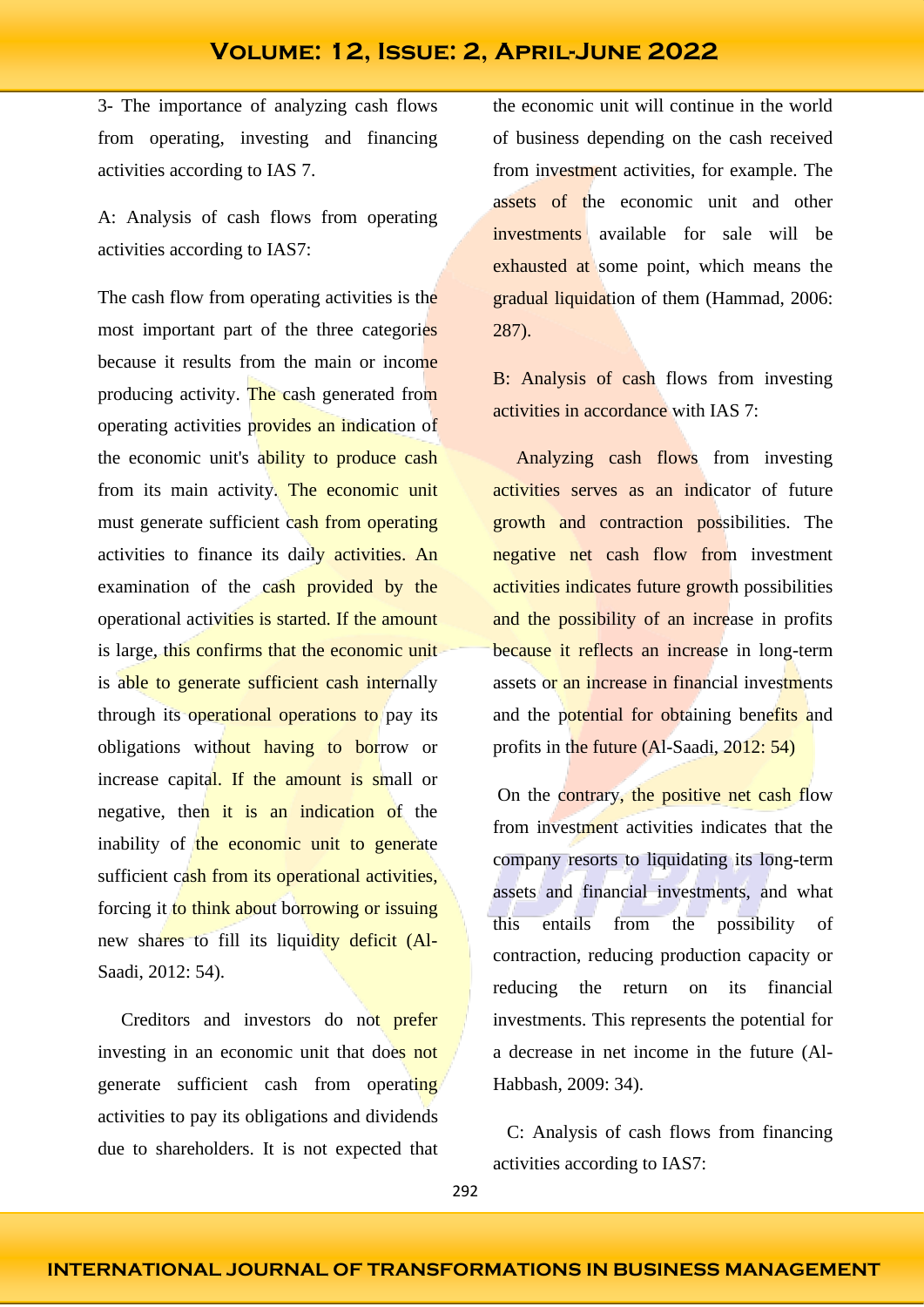International Standard No. (7) defined it as the activities that result in a change in the volume and composition of capital and loans, and the Iraqi Accounting Rule No. (7) defined it as the activities resulting from changes in the volume and composition of equity and borrowed funds for the unit. Independent disclosure of cash flows from financing activities is important as it is useful in forecasting future cash flow demands.

Financing activities include obtaining cash from debt collection, paying the borrowed amount, obtaining cash from the owners and providing them with the return on this investment (Kieso & other, 2000: 609), and financing activities include issuing shares and obtaining loans through issuing bonds or non-commercial payment papers and purchasing shares. Treasury and sale and payment of dividends to shareholders. As for the payments to **borrowers**, they include the principal of the debt only. As for the interest on loans, they are included in the operating activities (Al-Fatlawi, 2009: 18).

# **Second: Funding Framework - A Theoretical Introduction**

1- The concept of financing structure: it is represented by the appropriate mixture of ownership and indebtedness that directs the management of the unit to achieve its planned goals and according to predefined strategies. The financing structure includes borrowed financing and equity financing, which make up the left-hand side of the balance sheet. Borrowed financing that includes short-term borrowed financing, long-term borrowed financing and proprietary financing that includes paid-up capital and retained earnings. Therefore, the financial structure consists of shortterm financing and long-term financing (Al-Binaa, 2021: 4).

2- Components of the financing structure: The most important components of the financing structure can be identified as follows: (Al-Azzawi, 2014:54-55):

**First:** Short-term financing: It is one of the types of external financing sources, and it represents the financing that is used to finance the current operations of the company and is linked to achieving its objectives in terms of liquidity and profitability.

Among the main sources of short-term financing are trade credit:

Trade credit can be defined as a type of short-term financing that the company obtains from suppliers. And bank credit, as bank credit is a form of short-term financing and its provision depends on commercial banks and money companies.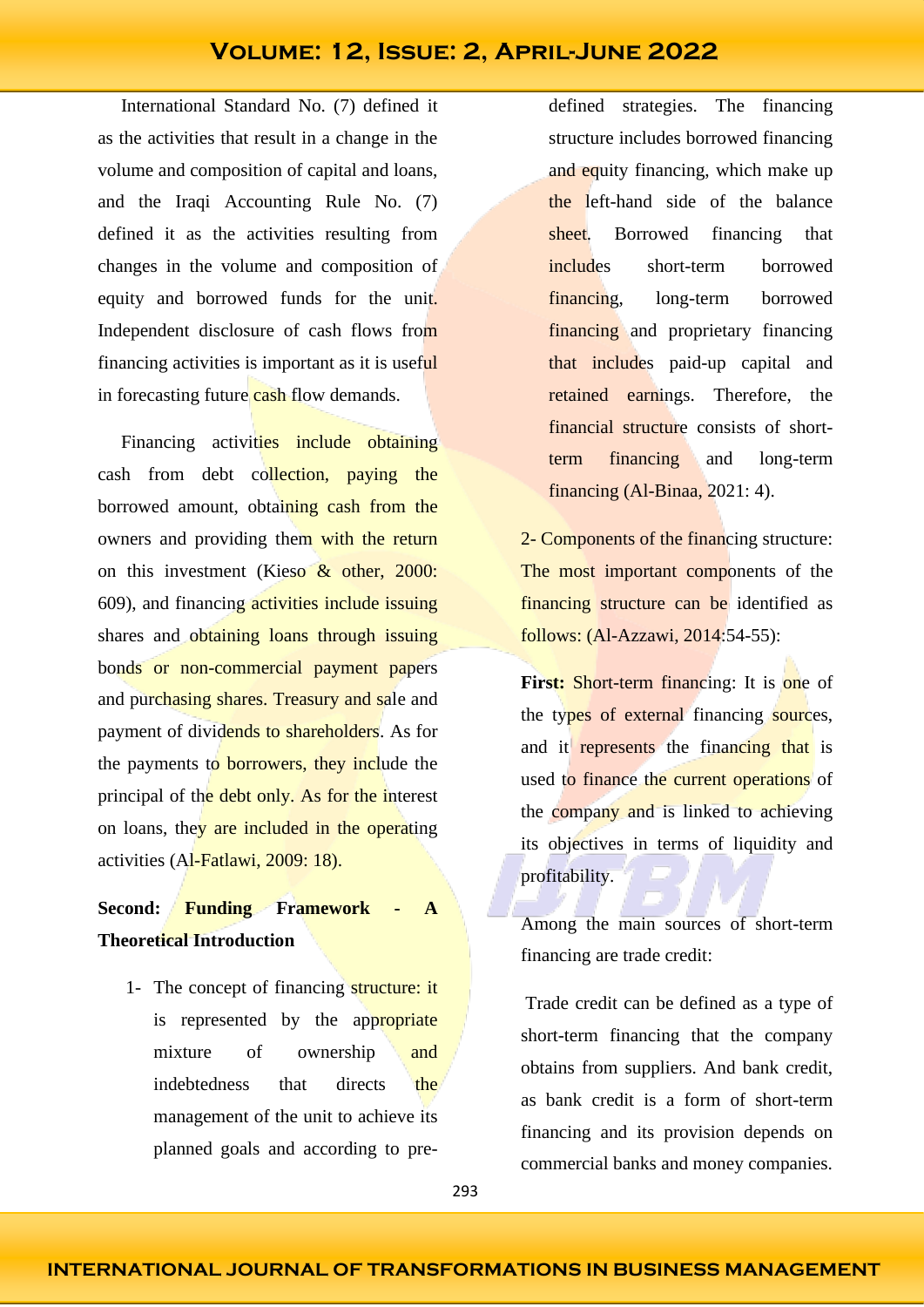**Second:** Long-term financing: Longterm financing represents the funds that are available to the company to finance the available investment opportunities. It is divided into financing with ordinary shares: Ordinary shares represent a right of ownership or the share of shareholders.

And financing with preferred shares, the holder of the preferred share enjoys the same advantages that the holder of the common share enjoys and more. Financing with retained earnings is one of the main objectives of companies. Profits can be distributed to shareholders or kept for the purpose of investing.

(Alwan, 2009) adds other components to long-term financing, which is the financing by bonds. The bond is a longterm loan. Bond financing carries a fixed interest rate, according to which the issuing company agrees to pay the interest due on it to the bond owner on specific dates, in addition to its obligation to pay the value of the bond on its maturity date. Financing by lease:

Financing by leasing is a recent idea to renew financing methods. It is a financing technique used by banks or specialized financial companies so that they obtain movable assets or real estate to rent to another company, and the latter, in turn, buys them back with a general residual value that is low at the end of the contract term. Payment is made in agreed installments called the rental price (Alwan, 2009: 254-255).

**Third: The relationship of the financing structure with the cash flow statement indicators:**

For the purpose of determining this relationship, the researcher presents the following points:

- 1- The cash flow statement indicators represent a set of indicators extracted from the results of specific financial ratios with a set of liquidity ratios, activity ratios, profitability ratios, growth rates and other sub-totals. The components of these ratios depend on the components of the **financial** reports, which represent the financing of all kinds as part of these components of the financial ratios and these ratios and thus the indicators change with the change in the values and amounts of the sources of financing.
- 2- The values and amounts of operational short-term financing are arranged by operating cash flow indicators, as they are affected by the rise and fall of the rise and fall in the operational financing values. Also,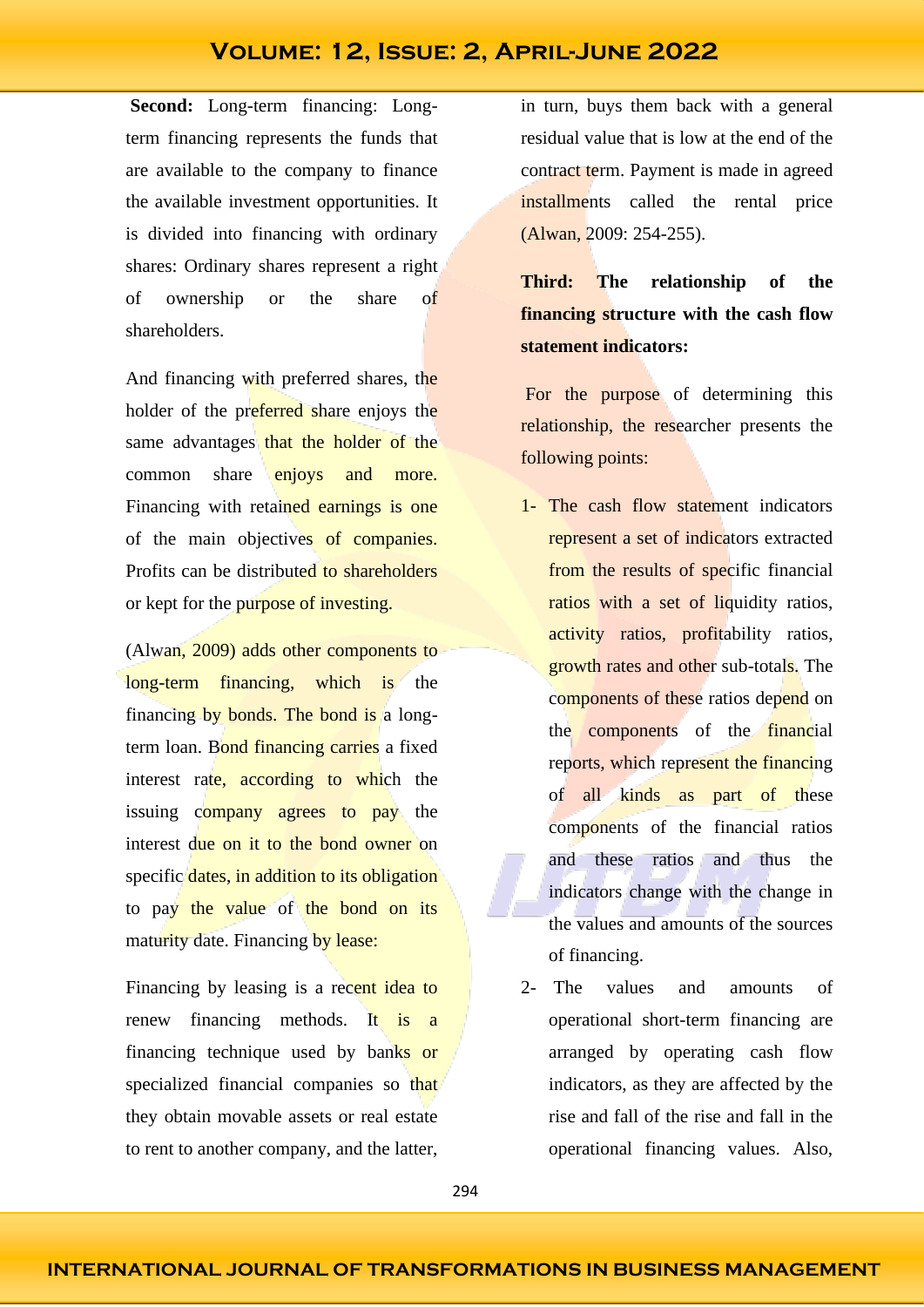the indicators of the financing and investment flow are related to the borrowed and owned long-term financing.

3- Cash flow indicators represent financial performance assessment tools and successful measures of financing risks, allowing the management of opportunities and threats according to successful and appropriate strategies.

# **Third: Evaluate the financial performance of economic units**

**First: The concept and nature of financial performance**: Performance evaluation means the continuous process of evaluating and managing behavior and results in the workplace. The concept of performance is seen as the tool that is used to identify the bank's activity in order to measure the achieved results and compare them with the goals set in order to identify deviations and diagnose their causes while taking the necessary steps to overcome those deviations. Often the comparison between what is actually achieved and what is targeted at the end of a certain period of time is usually a year. Also, performance appraisal is one of the most important topics in financial management. Where performance and other securities are evaluated in light of the expected cash flows.

Performance transparency is the core component of most method tracks and metrics. Introducing performance transparency means that the bank allows employees to see how they work and how others work (Al-Khalidi, 2014: 59).

**Second: Methods of performance appraisal:** There are many tools that are usually used in the field of financial statement analysis. The disparity of these tools among themselves reflects a difference in the degree of analysis required, as well as in the areas of use of the results of the analysis. As well as the varying needs of users of financial statements, and there are many tools and methods of financial analysis in terms of their suitability for the purposes of the financial analyst on the one hand, and the nature of the data available to him on the other hand. There is a set of financial analysis tools and methods for banks and financial institutions and they include the following categories:

1- The method of comparative study of the financial statements (horizontal and vertical). The horizontal comparison of an item or group of items on two consecutive dates and the vertical showing the percentage that each item contributes to the total budget and profit and loss account compared to two years.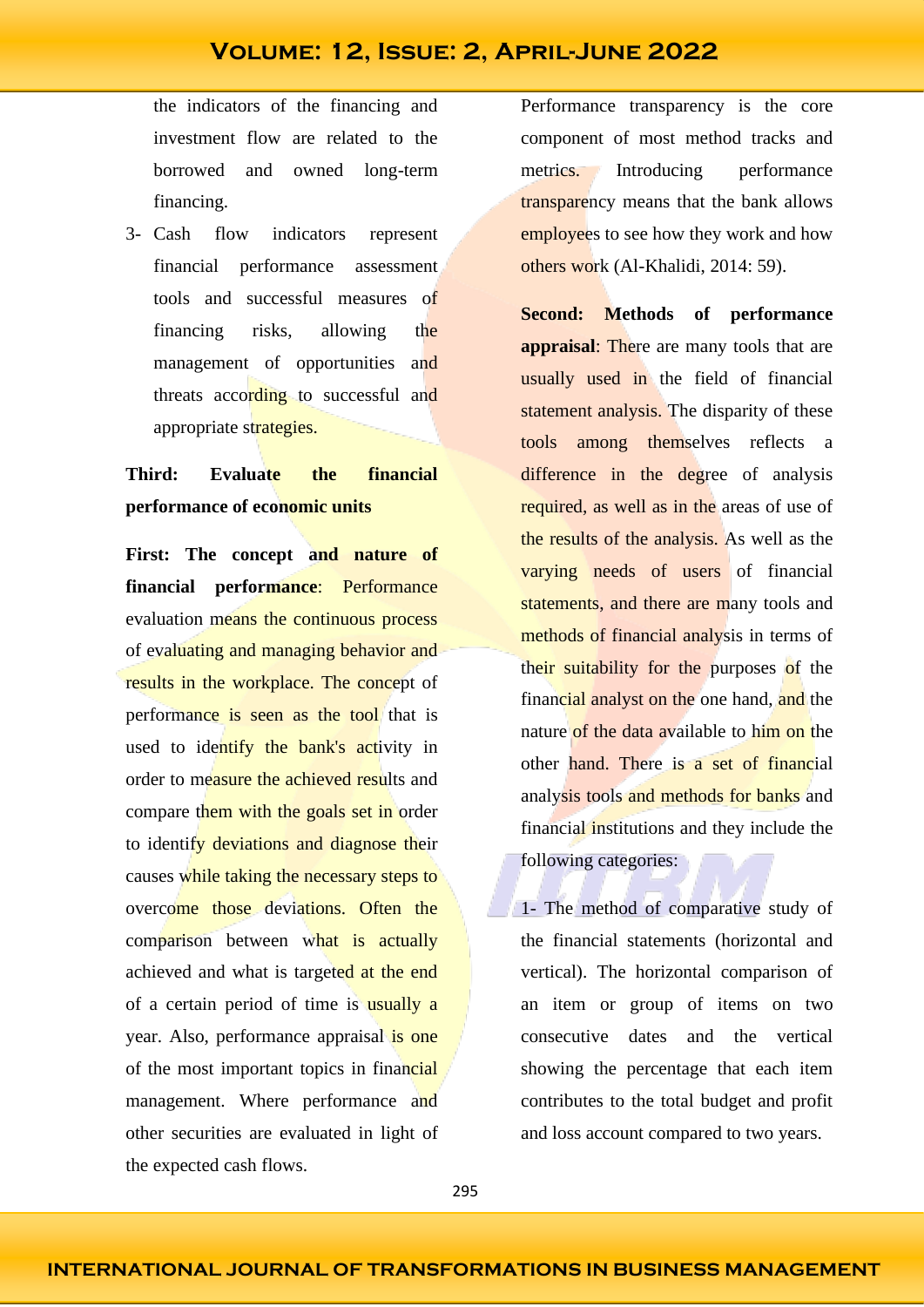2- The method of using financial ratios, and this method shows the correlation between the bank's resources, its uses and groups of resources to each other and all aspects of activity.

3- Analysis using the funds disclosure (analysis of funds sources and uses)

4- Vertical proportional analysis of the paragraphs of the statements (the statements of normal size).

5- Analysis in absolute numbers from one period to another and changing the paragraphs and averages (Abdul-Ridha, 2008: 18)

**Third: The objectives of performance evaluation**: There are other objectives from the point of view of (Abbas, 2003: 139):

1- Strategic Objectives: The performance appraisal process seeks to link and integrate the organizational objectives (strategic) with the activities of the employees and their appropriate characteristics for the implementation of the organizational strategy represented by the predetermined outputs. Therefore, the performance evaluation system must be flexible and respond to any change in the bank's strategy by changing its components, behaviors and

characteristics necessary for strategic performance.

2- Developmental Objectives: Staff development is one of the essential objectives of the performance appraisal system, especially for those employees who are active in their jobs. As for those whose performance rate is less than the standard rates, appropriate measures must be taken to improve their performance.

3- Administrative objectives: Banks use information related to the results of performance evaluation in making many administrative decisions such as increasing wages and salaries, re-use and laying off workers, as well as determining incentives.

# **SECTION THREE: APPLIED FRAMEWORK OF THE STUDY**

## **1-Brief profile of the company, research sample:**

Asiacell Telecom represents one of the private sector companies that provide mobile telecommunications services under the license granted by the Media and Communications Commission. As the company was established on 25/7/2007 with a founding capital of 100,000,000 dinars, and the listed capital amounted to 31/12/2021 (310,000 million). Due to the distinguished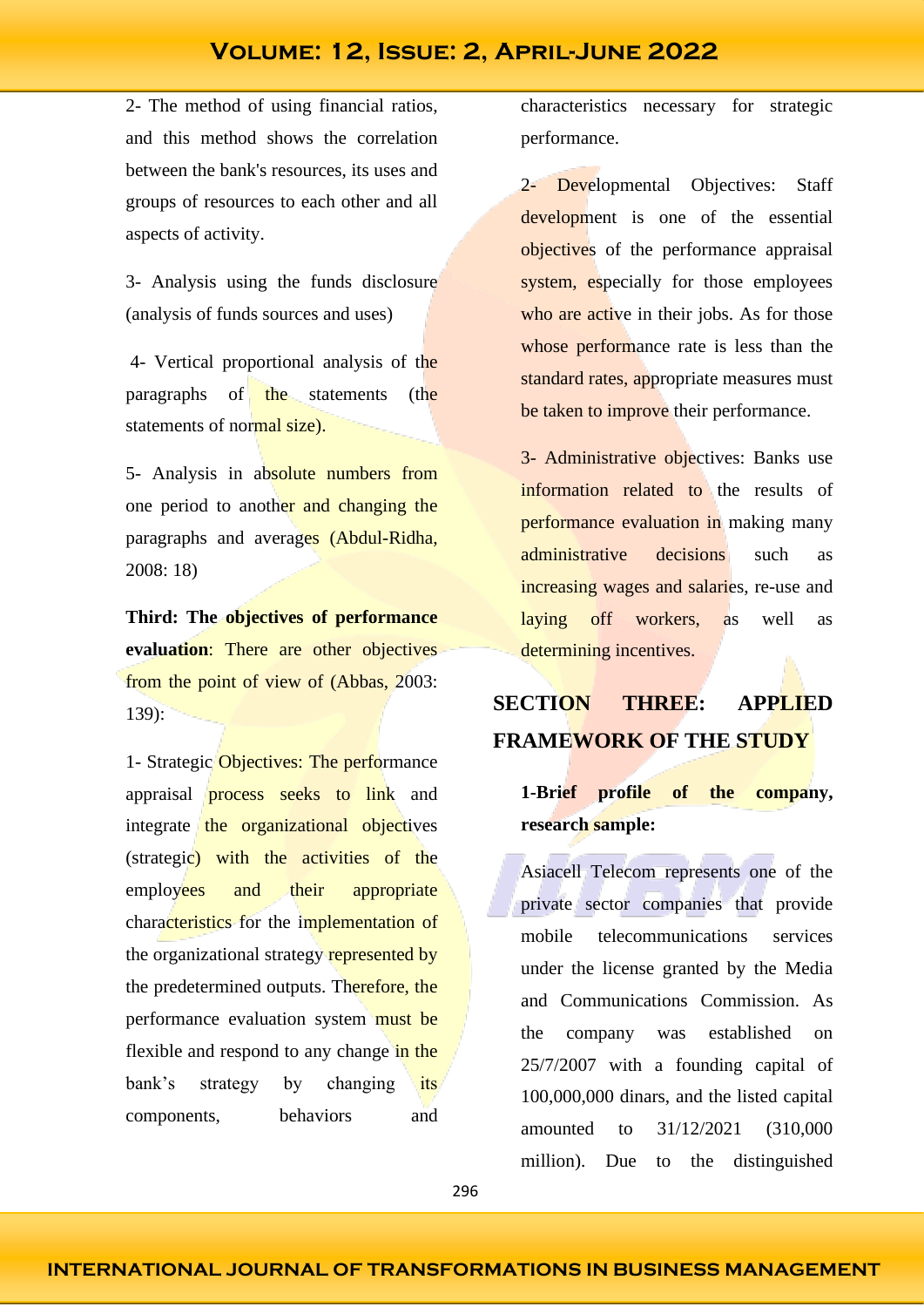services provided by the company, subscribers to the services of this company constitute 38% of the subscribers to its services. Iraqi contact.

# **2- Evaluation of the financial performance of Asia Cell:**

1- Revenue growth: The company succeeded in achieving revenues at the end of the fiscal year 2021 with a value of 1.481 (one trillion, four hundred and eighty-one million dinars) compared to what it achieved in the previous year 2020 with a value of 1.361 (one trillion three hundred and sixty-one million Iraqi

dinars), so that the revenue growth rate is 8.8% .

2- The growth of profit before tax at the end of the year 2021 amounted to (677 billion dinars), while the profit before tax in the year 2020 amounted to (597 billion dinars), with an increase and growth of 13% as a result of the increase in the value of revenues.

3- The growth of the surplus at the end of the year 2021, as it amounted to (334 billion dinars), while the surplus for the fiscal year 2020 amounted to (244 billion dinars) due to the increase in profits.

|                                                                           | 2021 | 2020  | 2019 |
|---------------------------------------------------------------------------|------|-------|------|
| Revenue                                                                   | 1481 | 1361  | 1503 |
| Growth in Revenue                                                         | 8.8% | $-9%$ | 2%   |
| Profit before subtraction<br>of interest rates, taxes and<br>depreciation | 677  | 597   | 678  |
| Growth in profit                                                          | 46%  | 44%   | 45%  |
| Surplus after paying taxes                                                | 334  | 244   | 172  |
| Surplus growth rate after<br>paying taxes                                 | 37%  | 42%   | 15%  |
| Rate of surplus<br>after<br>paying taxes                                  | 23%  | 18%   | 11%  |

*Table 1. Financial performance of Asiacell company till the end of 2021*

*\*made by the author based on financial reports of the company.*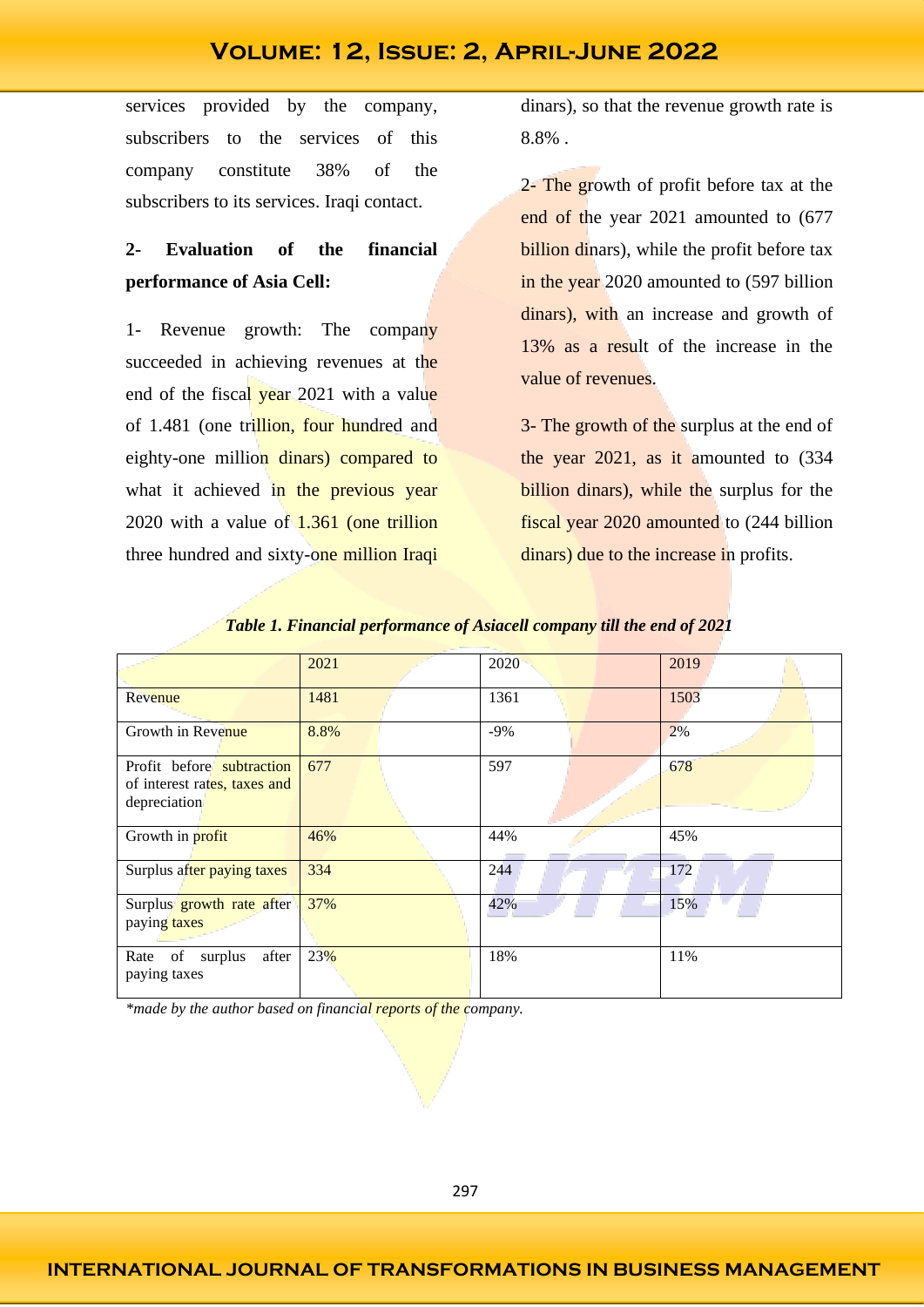# **3- Analysis of the financing structure of Asiacell:**

The researcher intends to indicate the financing structure of the company for the fiscal years 2020/2021 and identify changes in the components of the financing structure for the purpose of determining their impact on the cash flow

indicators in the next paragraph. For the purpose of analyzing the financing structure of the company, the researcher presents the following paragraphs:

A- Financing structure for the fiscal year 2020: Table (2) presents the components of a financing structure for Asia Cell for the fiscal year ending on 12/31/2020:

| Table 2. Components of Financial framework of Asiacell till 31/12/2020 |  |  |
|------------------------------------------------------------------------|--|--|
|                                                                        |  |  |

|                | Components of Financial structure | <b>Amount (Million ID)</b> |
|----------------|-----------------------------------|----------------------------|
|                | short term financing              |                            |
|                | • Short Term Provisions           | 266,181                    |
|                | • Accounts payable                | 1,848,812                  |
|                | total short-term financing        | 2,114,993                  |
| $\overline{2}$ | long term financing               |                            |
|                | • Paid-in Capital                 | 310,000                    |
|                | • reserves                        | 882,856                    |
|                | • Long-term liabilities           | $\Omega$                   |
|                | total long-term financing         | 1,292,856                  |

*\*made by the author based on financial reports of the company.*

B-The relative importance of the components of the financing structure: The researcher intends to determine the relative importance of each element of financing for the research sample for the fiscal year 2020 according to Table (3):

*Table 3. The relative importance of the elements of the company's ownership structure for the year 2020:*

| Components of Financial structure | <b>Amount</b> (Million ID) | Relative Importance |
|-----------------------------------|----------------------------|---------------------|
| short term financing              |                            |                     |
| • Short Term Provisions           | 266,181                    | 12.5%               |
| • Accounts payable                | 1,848,812                  | 87.5%               |
| total short-term financing        | 2,114,993                  |                     |
| long term financing               |                            |                     |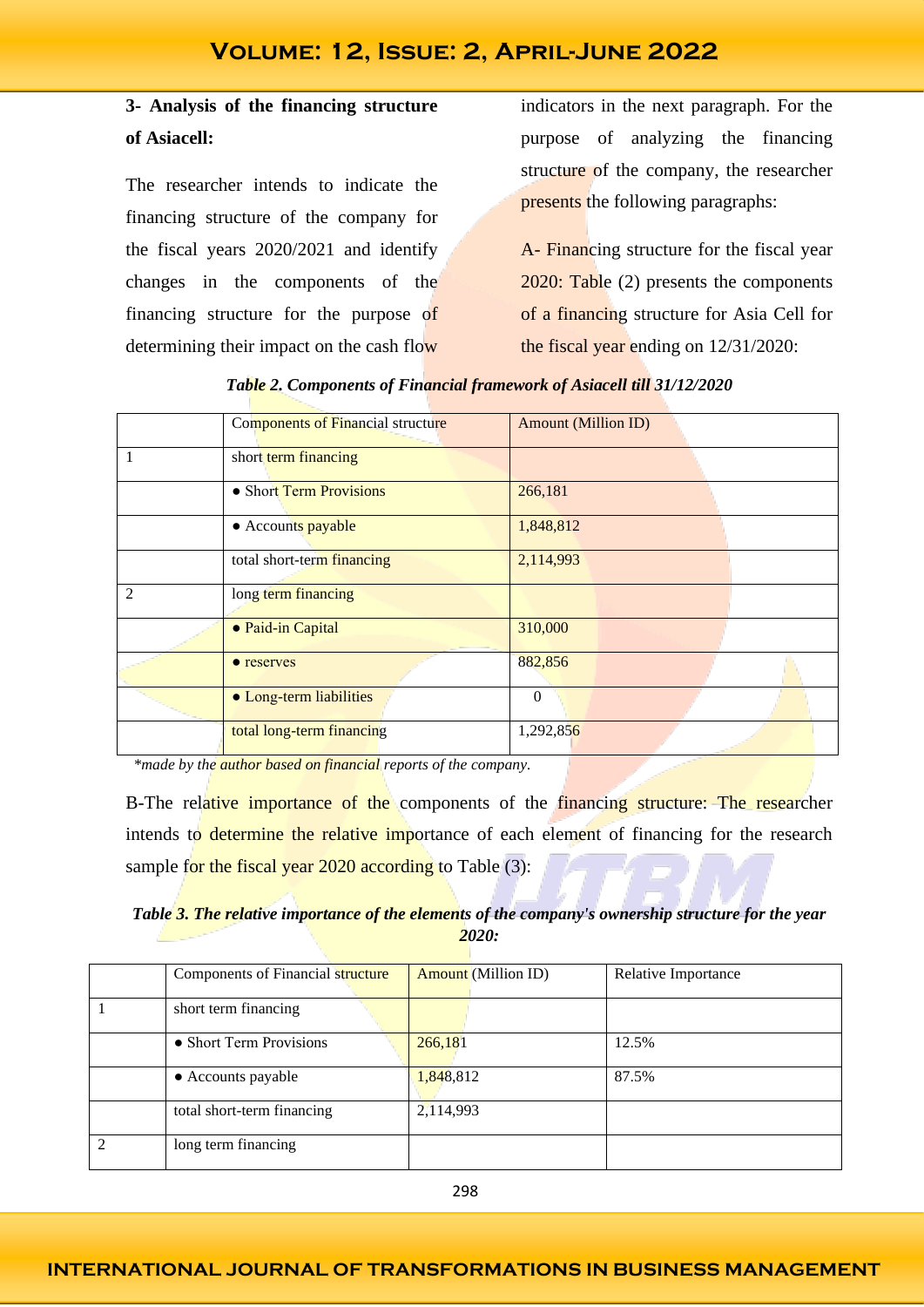| • Paid-in Capital         | 310,000   | 26% |
|---------------------------|-----------|-----|
| $\bullet$ reserves        | 882,856   | 74% |
| • Long-term liabilities   |           | 0%  |
| total long-term financing | 1,292,856 |     |

 *\*made by the author based on financial reports of the company.*

**4 - Analysis of the cash flow statement indicators for the fiscal year 2020:** The researcher analyzes the cash flow indicators according to the main financial ratios and as shown in the following table:

|                | financial ratios                                   | <b>Amount (Million ID)</b> | <b>Relative Importance</b> |
|----------------|----------------------------------------------------|----------------------------|----------------------------|
| $\overline{1}$ | trade rate                                         |                            | 85 %                       |
|                | • Current Assets                                   | 1,797,898                  |                            |
|                | • Current Liabilities                              | 2,114,993                  |                            |
| $\overline{2}$ | Return on Equity Ratio                             |                            | 17.5%                      |
|                | $\bullet$ net income                               | 226,395                    |                            |
|                | · Ownership Right                                  | 1,292,856                  |                            |
| $\overline{3}$ | debt ratio                                         |                            | 62 %                       |
|                | <b>• Total Liabilities</b>                         | 2,114,993                  |                            |
|                | • Total Assets                                     | 3,407,849                  |                            |
| $\overline{4}$ | The ratio of debt to total sources of<br>financing |                            | 62%                        |
|                | · Liabilities                                      | 2,114,993                  |                            |
|                | • Total Liabilities and Equity                     | 3,407,849                  | 85 %                       |

*Table (4) Indicators of the cash flow statement for Asiacell for the year 2020*

 *\*made by the author based on financial reports of the company.*

**5- Financial performance evaluation for**  the year 2020: In light of the comparative indicators between Table  $(3)$  and Table  $(4)$ , the researcher presents the following:

A - The liquidity ratio measures the unit's ability to provide liquidity to pay its shortterm obligations. The higher this ratio, the greater the cash capacity and liquidity that the unit possesses in the short term, and the margin of safety and the ability to continue. This ratio also measures the amount of shortterm financing, the degree of dependence on it, and the risks posed by the company as it is a major part of the financing structure and an important part to reach the appropriate financing structure with high returns, average risks.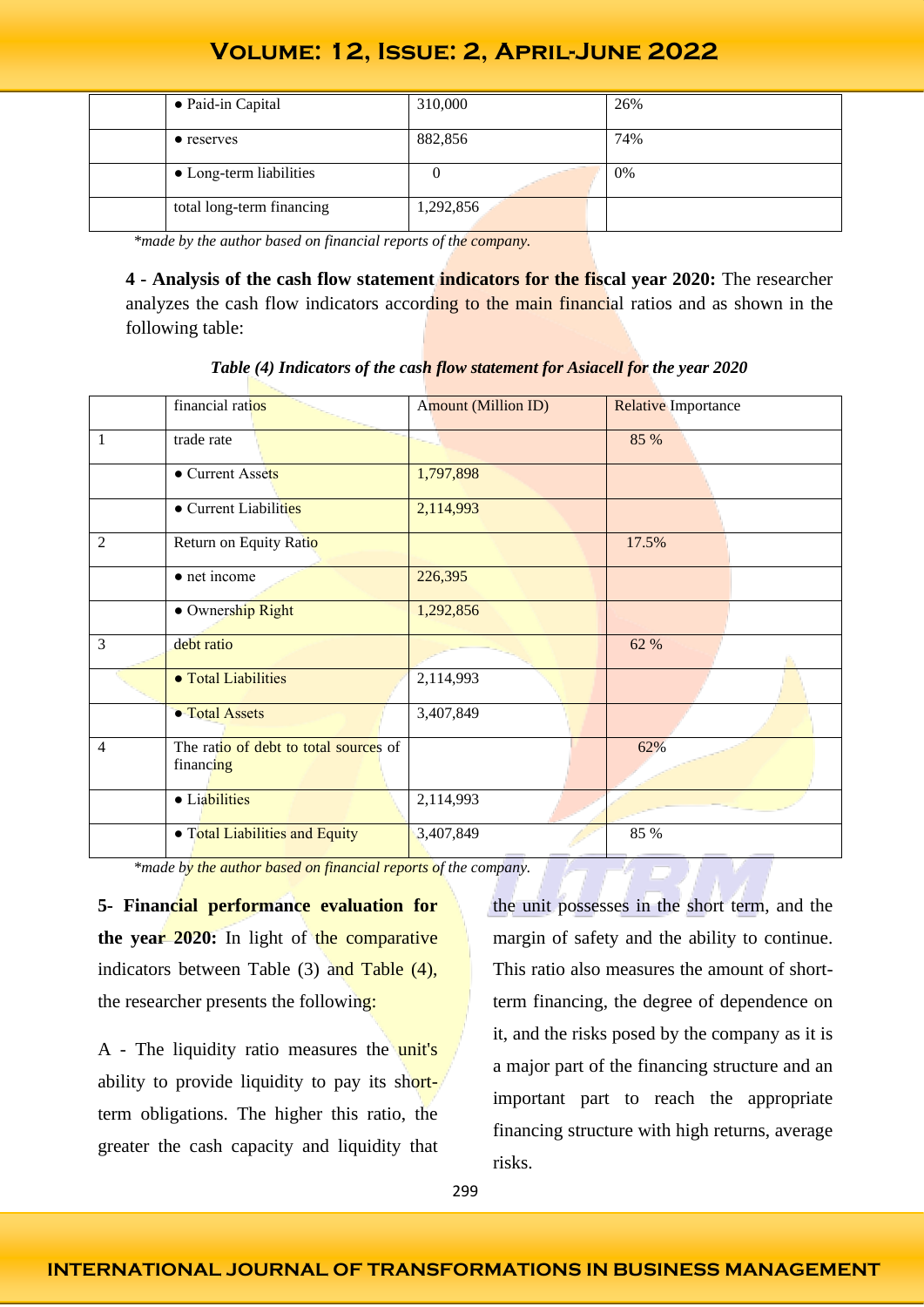B- Ratio of return on equity: This ratio measures the return achieved from the company's activity, represented by net profit to equity, represented by the owned financing sources, which is the second component of the ownership structure and the unit management's ability to achieve the appropriate mix in the components of the financing structure.

C- Debt Ratio: This ratio measures the company's ability to *finance its activity and* production capacity from sources of financing by borrowing, and this ratio measures the total risk that the company bears from short-term and long-term borrowing. This ratio also measures the representation of financing sources by borrowing as part of the financing structure in the total components of the financing structure and the **appropriateness** achieved to reach the appropriate financing structure.

D- Debt to total sources of financing ratio: This ratio **measures** the ability of the company's financial management to achieve its goals and perform the company's operational and investment activity,

depending on the mix of the financing structure, specifically the internal and external types of borrowing, and its ability to achieve a balance between return and financing risks. This depends on directing money. Successful management relies on short-term, low-cost borrowing to finance operational activities, and long-term, highcost borrowing to finance investment activities with future returns.

# **6- Analysis of the financing structure of Asia Cell for the year 2021.**

The researcher intends to explain the financing structure of the company for the fiscal years 2021 and to identify changes in the components of the financing structure for the purpose of determining their impact on the cash flow indicators in the next paragraph. For the purpose of analyzing the financing structure of the company, the researcher presents the following paragraphs:

A- Financing structure for the fiscal year 2021: Table 5. presents the components of a financing structure for Asia Cell for the fiscal year ending on 12/31/2020:

| <b>Financing Structure Details</b> | <b>Amount ID</b> |
|------------------------------------|------------------|
| short term financing               |                  |
| • Short Term Provisions            | 267,158          |
| • account payable                  | 876,496          |
| total short-term financing         | 1,143,654        |

*Table (5) Components of the financing structure for Asia Cell as on 31/12/2021*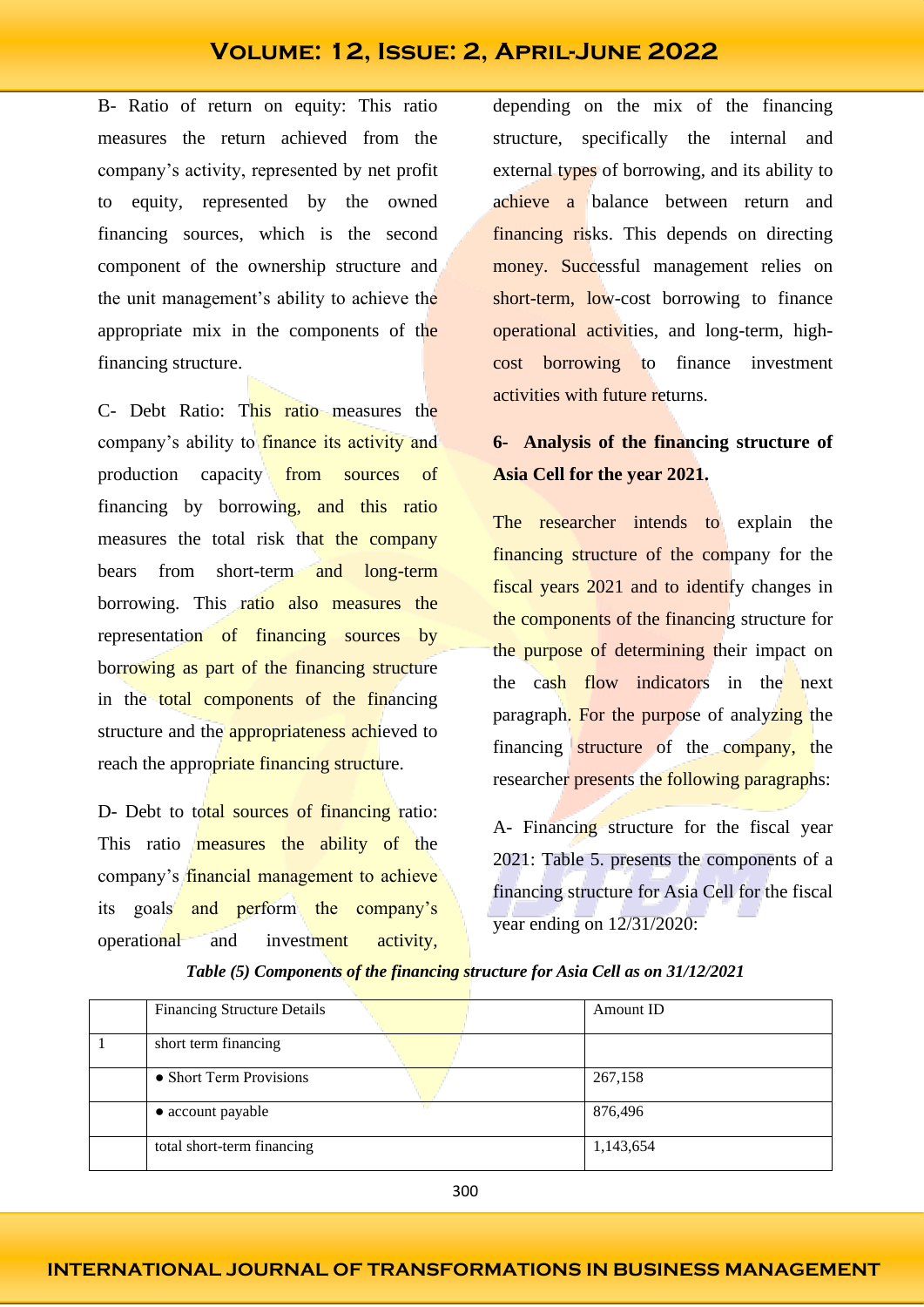| long term financing       |           |
|---------------------------|-----------|
| • Paid-up Capital         | 310,000   |
| $\bullet$ reserves        | 1,099,970 |
| • Long-term liabilities   | 91,117    |
| total long-term financing | 1,501,078 |

 *\*made by the author based on financial reports of the company.*

B- The relative importance of the components of the financing structure: The researcher intends to determine the relative importance of each element of the financing for the research sample for the fiscal year 2020 according to Table (3):

*Table (6) the relative importance of the elements of the company's ownership structure for the year 2020:*

|                | Components of Financial structure | <b>Amount (Million ID)</b> | <b>Relative Importance</b> |
|----------------|-----------------------------------|----------------------------|----------------------------|
|                | short term financing              |                            |                            |
|                | • Short Term provision            | 267,158                    | 23.3 %                     |
|                | • short-term creditors            | 876,496                    | 76.7%                      |
|                | total short-term financing        | 1,143,654                  |                            |
| $\mathfrak{D}$ | long term financing               |                            |                            |
|                | • Paid-up Capital                 | 310,000                    | 20,6 %                     |
|                | • reserves                        | 1,099,970                  | 73 %                       |
|                | • Long-term liabilities           | 91,117                     | 6.4 %                      |
|                | total long-term financing         | 1,501,078                  |                            |

 *\*made by the author based on financial reports of the company.*

**7 - Analysis of the cash flow statement indicators for the fiscal year 2020:** The researcher analyzes the cash flow indicators according to the main financial ratios and as shown in the following table:

| financial ratios       | <b>Amount</b> (Million ID) | Relative Importance |
|------------------------|----------------------------|---------------------|
| trade rate             |                            | 78.7 %              |
| • Current Assets       | 900,495                    |                     |
| • Current Liabilities  | 1,143,654                  |                     |
| Return on Equity Ratio |                            |                     |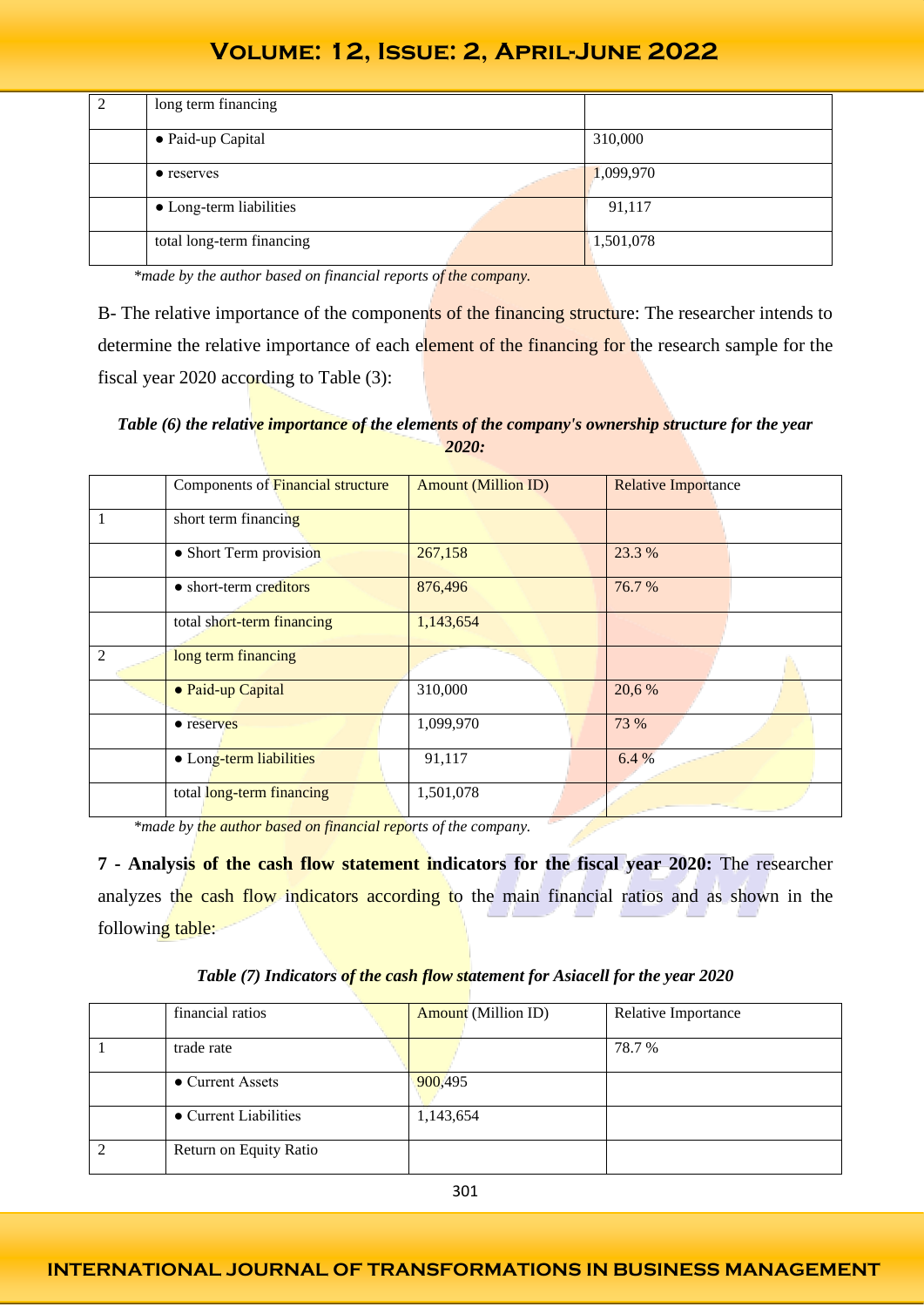|                | $\bullet$ net income                               | 378,753   | 27 %  |
|----------------|----------------------------------------------------|-----------|-------|
|                | • Ownership Right                                  | 1,409,970 |       |
| 3              | debt ratio                                         |           | 46.6% |
|                | • Total Liabilities                                | 1,234,771 |       |
|                | • Total Assets                                     | 2,644,741 |       |
| $\overline{4}$ | The ratio of debt to total sources of<br>financing |           | 46.6% |
|                | • Liabilities                                      | 1,234,771 |       |
|                | • Total Liabilities and Equity                     | 2,644,741 | 78.7% |

# **8- Measuring the relationship between the components of the ownership structure and the cash flow statement indicators**

The researcher makes a comparative table of the change in the relative importance of the components of the ownership structure sources and changes in cash flow indicators for the purpose of proving or denying the hypothesis of the first study according to Table (8):

|                | Financing Structure<br><b>Details</b>        | Relative importance<br>2020 | Relative importance<br>2021 | Change in relative<br>importance |
|----------------|----------------------------------------------|-----------------------------|-----------------------------|----------------------------------|
| $\mathbf{1}$   | short term financing                         |                             |                             |                                  |
|                | Short<br>Term<br>$\bullet$<br>Customizations | 12.5 %                      | 23.3 %                      | 10.8%                            |
|                | short-term<br>$\bullet$<br>creditors         | 87.5%                       | 76.7%                       | 10.8%                            |
|                | short-term<br>total<br>financing             |                             |                             |                                  |
| $\overline{2}$ | long term financing                          |                             |                             |                                  |
|                | · Paid-up Capital                            | 26%                         | 20,6%                       | 5.4 % -                          |
|                | • reserves                                   | 74%                         | 73 %                        | $1\%$ -                          |
|                | Long-term<br>$\bullet$<br>commitments        | 0%                          | 6.4%                        | 6.4%                             |
|                | total<br>long-term<br>financing              |                             |                             |                                  |

*Table (8) comparison of changes in the relative importance of the financing structure 2020/2021*

 *\*made by the author based on financial reports of the company.*

*Table (9) comparison of changes in the relative importance of the financing structure 2020/2021*

### **INTERNATIONAL JOURNAL OF TRANSFORMATIONS IN BUSINESS MANAGEMENT**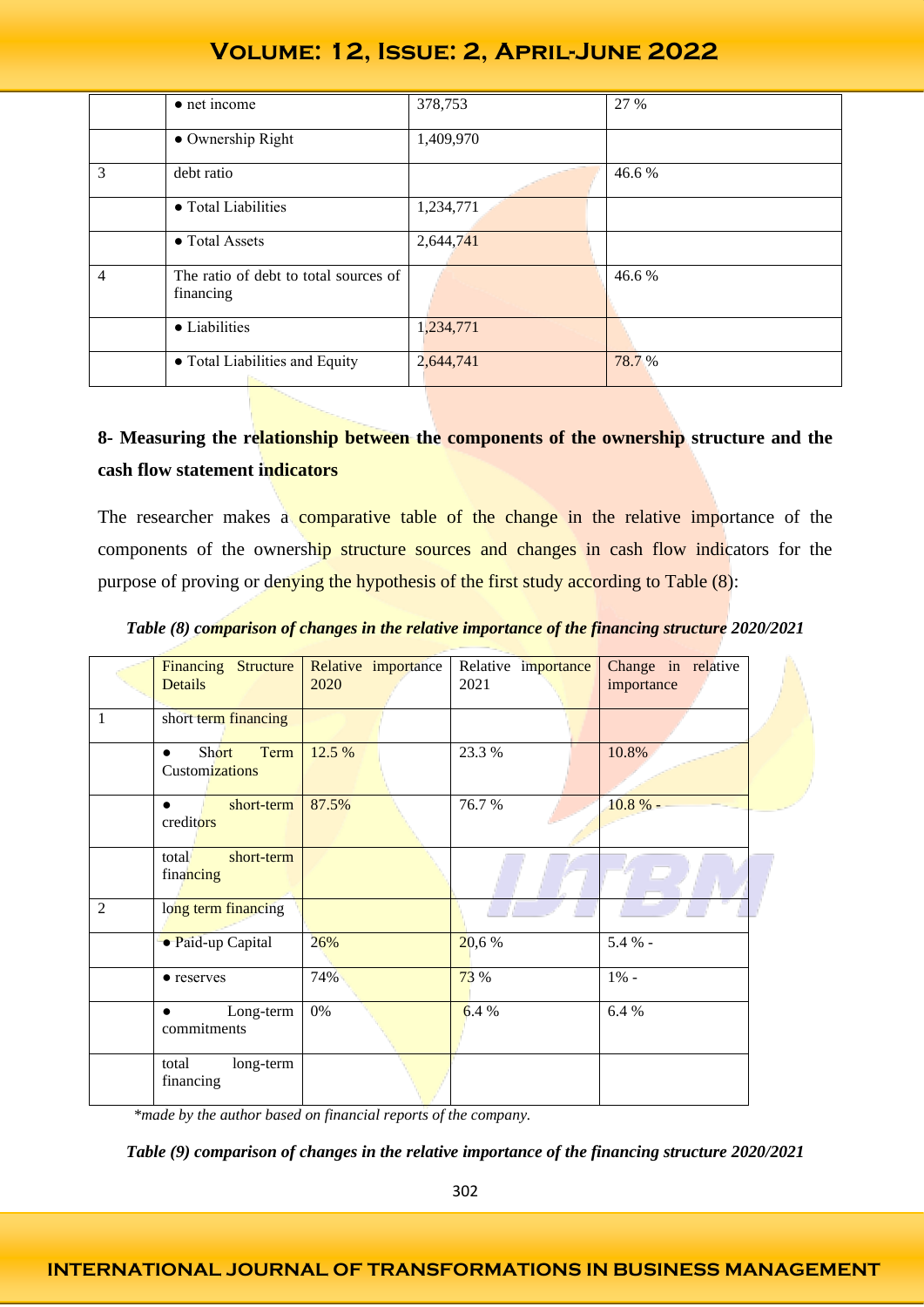|                | cash flow indicators                           | 2020 indicators | 2021 indicators | Change in indicators |
|----------------|------------------------------------------------|-----------------|-----------------|----------------------|
|                | trade rate                                     | 85%             | 78.7 %          | $6.3 -$              |
| 2              | Return to Equity Ratio                         | 17%             | 27 %            | 10                   |
| 3              | debt ratio                                     | 62%             | $46.6\%$        | $15.4 -$             |
| $\overline{4}$ | The ratio of liabilities to<br>total financing | 62%             | 46.6 %          | $15.4 -$             |

 *\*made by the author based on financial reports of the company.*

Through the percentages shown in Tables 8 and 9, the researcher presents the following analysis:

1- The impact relationship between shortterm creditors (financing structure) and the trading ratio indicator (cash flow indicators). It was found that the change in short-term creditors by (10.8% decrease) contributed to creating part of the change in the trading ratio index (6.3% decrease) as a major part of the change in addition to the change in current assets. Therefore, the researcher finds that the influence relationship is clear, as short-term creditors (financing structure short-term) are a major part of the liquidity ratio equation and therefore the liquidity index, which is reflected in the evaluation of the company's financial performance in its ability to pay its short-term obligations and exceed the expected liquidity risks.

2- The relationship of the impact of equity (financing borrowed as part of the ownership structure) with the return on equity index (cash flow index / unit profitability). It was found that the change in property rights by  $(6.4\%$   $(capital + \text{reserves} \text{ decrease})$ 

contributed to creating part of the change in the return on equity ratio index (10% increase) as a major part of the change in net profit, since the property right represents the denominator in the equation of the return and its deficiency leads to an increase in the return on equity as shown by the calculated ratios. Therefore, the researcher finds that the influence relationship is clear, since the equity (financing structure - long-term) is a major part of the return equation and thus profitability, which is reflected in the evaluation of the financial performance of the company in its ability to achieve profits. from its owned funding sources.

3- The relationship of the impact of liabilities (the ownership structure) with the debt ratio indicator (cash flow indicator indebtedness). It was found that the change in liabilities by (6.4%) contributed to creating part of the change in the debt index (15.6 decrease), since the liabilities represent the denominator in the debt equation in addition to the amount of total assets. Therefore, the researcher finds that the influence relationship is clear, since the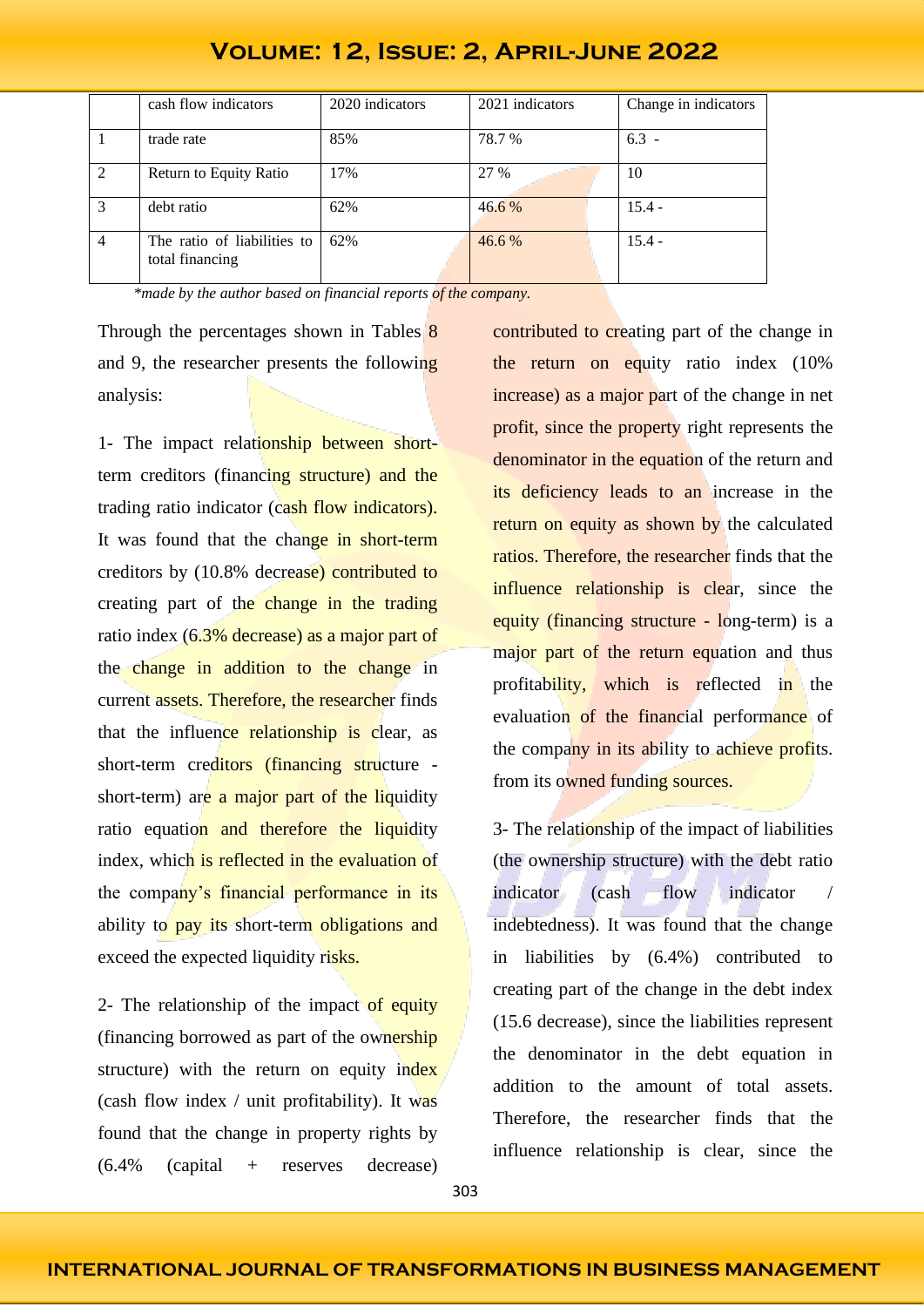liabilities (financing structure - long-term) are a major part of the debt equation and thus the indebtedness, which is reflected in the evaluation of the financial performance of the company in its ability to continue and face the risks of financial failure.

# **SECTION FOUR: CONCLUSIONS AND RECOMMENDATIONS**

### **First, the conclusions:**

1- The financing structure is a major part of the financing strategy. The ability of the financial department to manage the financing structure in an appropriate manner is a basis for the success of its financing decisions.

2- Choosing the financing mix in the financing structure represents a challenge facing the administration, as the preference of one component over another requires knowing the costs of this option and the benefits achieved, and requires a study of current and future options.

3- The cash flow indicators are financial ratios that show the unit's capabilities in managing and directing liquidity to serve the achievement of its operational, investment and financing objectives. And that its preparation in accordance with the International Accounting Standard IAS7 enhances its importance and the success of decisions based on it.

4- Through the analytical study of the financial statements of Asia Cell, it was found that there is a clear relationship between the components of the financing structure and the cash flow statement indicators. As the specific and calculated changes in the components of the financing structure contributed to creating changes in the cash flow indicators with the stability of the remaining components in the cash flow equations.

5- The change in the cash flow indicators affects the change in the evaluation of financial performance, as they are highquality financial indicators to assess the performance of the financial management of the unit and its ability to exploit its resources.

### **Second: Recommendations:**

1- The necessity of focusing the management of economic units on studying the components of the financing structure as they are strategic and influential tools to achieve the advantage of obtaining appropriate financing to achieve the goals.

2- The necessity for the company's financial reports, the sample of the study, to contain detailed financial ratios as reliable evaluation indicators to assess the performance of the management and the company's ability to achieve its goals, allowing appropriate decisions to be taken.